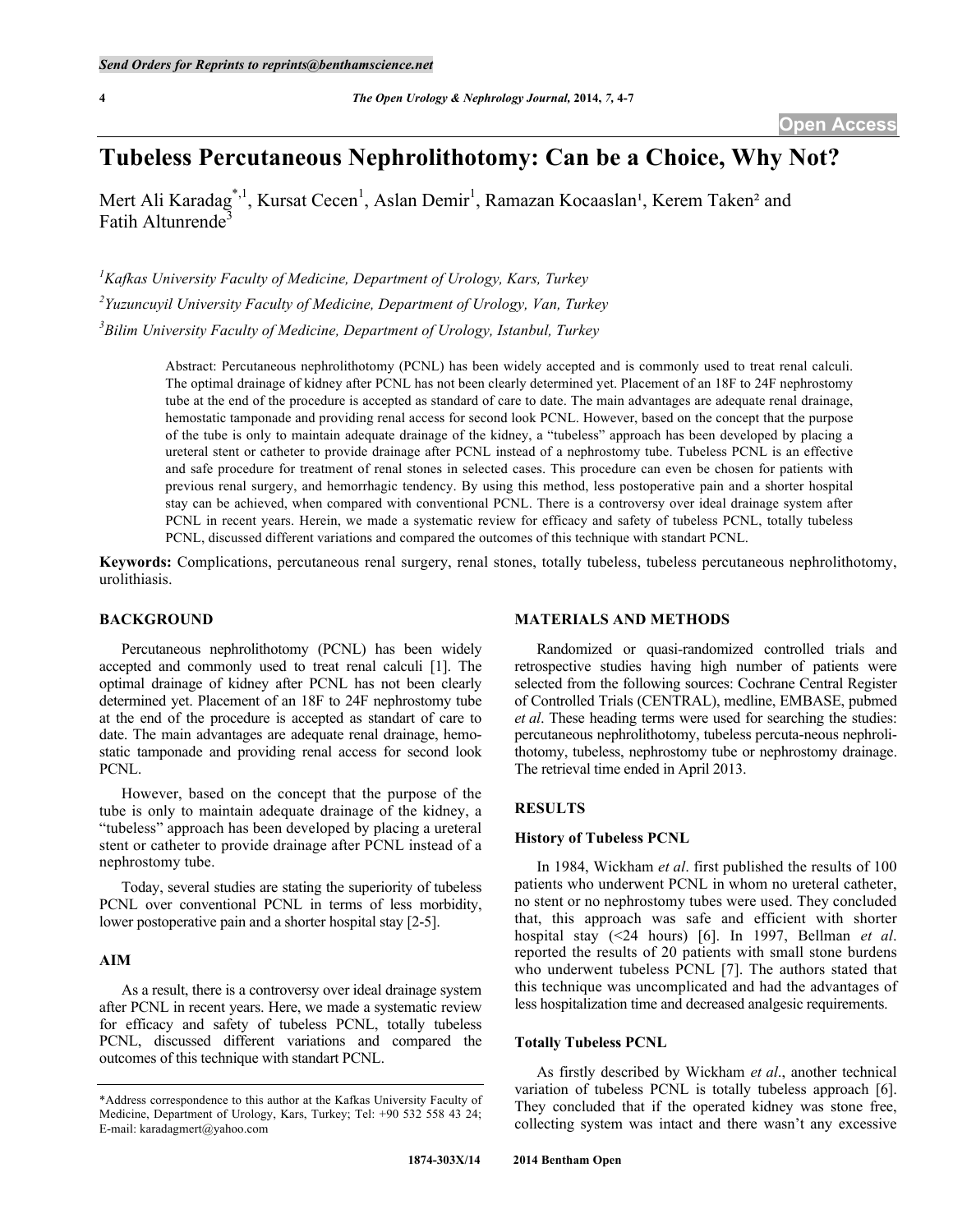bleeding, there was no need for nephrostomy drainage [6]. However, in 1986, Winfield *et al*. published the complications of 2 patients who had undergone a PCNL operation for simple upper tract calculi and early nephrostomy tube removal [8]. They experienced serious hemorrhage and urinary extravasation, urinoma requiring internal stenting, transfusion and prolonged hospitalization. This study was a cornerstone for the consideration of nephrostomy tube drainage should be provided during the first 24 to 48 hours after PCNL.

Today, there are few successful reports of totally tubeless PCNL. They mentioned that the hospitalization time, return to normal activities and analgesia requirements were significantly less in totally tubeless group, when compared with conventional PCNLs [9-11].

This approach was applied by Aghamir *et al*. for patients having renal anomalies like horseshoe kidneys, rotational anomalies and ectopic kidneys [12]. The differences between tubeless and standart PCNL groups in terms of operation time, transfusion rates, complications, retreatment and overall stone free rate were not statistically significant. The hospitalization time, return to nomal activities and analgesia requirements were statistically lower in totally tubeless group.

In a recent study, same group assessed the outcome and safety of the totally tubeless PCNL in patients with renal stones in the upper pole of the kidney and subcostal access [13]. Seventy patients with upper pole renal stones were enrolled in this study. Stone sizes were over 1.5 cm. All the stones were extracted through successful subcostal accesses. They stated that totally tubeless PCNL for the upper pole renal stone *via* subcostal access was accompanied by decreased hospital stay and analgesics use and a rapid return to normal activity.

These studies suggested that the best drainage of the kidney was the normal peristalting ureter. However, this approach has not been accepted worldwide, due to obstruction chance of the ureter with stone fragments or blood clots after stone extraction. Most centers prefer some kind of internal drainage after tubeless procedures.

#### **Tubeless PCNL** *vs* **Conventional PCNL**

To the best of our knowledge, there are only 3 studies in the literature comparing tubeless PCNL with standart nephrostomy drainage in a randomized fashion [2,3,14]. Desai *et al*. reported the results of a study that compared large and small nephrostomy drainage tubes with tubeless PCNL [2]. The main inclusion criteria was single subcostal access and absence of previous surgery on the ipsilateral renal unit. There were 10 cases in each study group. The stone burden ranged between 243 mm2 and 264 mm2 . Marcovich *et al*. likewise compared large and small nephrostomy tubes and tubeless PCNL in a randomized study [3]. There were 20 patients in each study group, and the main exclusion criteria were previous surgery on the ipsilateral renal unit and the need for supracostal puncture. The stone sizes were between 3 and 3.6 cm. Feng and colleagues compared the results of standart PCNL, mini-PCNL, and tubeless PCNL. The number of patients in each study group ranged from 8 to 10 [14]. Similar to previously reported studies, their exclusion criteria was patients having more than 2 access tracts. The stone burden ranged between  $4.38$  and  $8.36$  cm<sup>2</sup>. Marcovich *et al*. could not find any overwhelming advantage of any drainage system over the others [3]. The other 2 studies demonstrated that tubeless PCNL was associated with the less postoperative pain and urinary leakage, shorter hospital stay, and lower morbidity [2,14].

#### **Tubeless PCNL in Obese Patients**

Yang *et al.* reported safe and effective tubeless percutaneous renal surgery in obese and morbidly obese patients [15]. They analysed the clinical data of a subset of patients who were considered normal weight (Body Mass Index (BMI): 18.5-25), overweight (BMI: 25-30), obese (BMI: 30-40) and morbidly obese (BMI>40). Of these patients, 5 (3.8%) were morbidly obese, 28 (21.2%) were obese, 55 (41.4%) were considered overweight. The influence of BMI on the transfusion rates, days of hospitalization, and stone free outcome was compared. The stone group did not demonstrate statistically significant relationships between BMI and transfusion rate, length of hospitalization and stone free rate.

# **Tubeless PCNL Choice**

Most studies focused on choosing tubeless PCNL only in selected patients with uncomplicated stones [6,7,16]. The inclusion criteria for tubeless PCNL was a single renal access (not supracostal), stone burden < 3 cm, operation time less than 2 hours, no significant perforations and bleeding, no requirement for second look procedure and complete clearance of stones.

#### **Tubeless PCNL After Supracostal Access?**

In 2007, Sofikerim *et al*. published the results of 48 patients who underwent PCNL *via* supracostal accesses [17]. The patients were randomized to either have an 18F re-entry nephrostomy tube (Group 1) or a 6F double J (D-J) stent (Group 2). The two groups were well matched for age, sex, stone size, stone laterality, and number of previous renal procedures. Postoperative visual analog pain scale (VAS) scores at 8, 24 hours and 14 days after surgery, analgesic use in hospital, length of hospital stay, success rate, blood transfusion rate and postoperative complications were compared for 2 groups. The group 2 had statistically significant decreased hospital stay, lower analgesic requirement and VAS scores at 8 and 24 hours after surgery. The rate of blood transfusion in the 2 groups was similar. There was no difference between the groups in VAS scores on postoperative day 14. Interestingly, the number of supracostal accesses was significantly higher in group 2 than group 1. There was no urine leakage or formation of urinoma in patients with D-J stents. The authors concluded that tubeless PCNL was safe and effective even after supracostal access and was associated with less postoperative pain and a shorter hospital stay.

#### **Tubeless PCNL in Children**

In a recent study, Bilen *et al*. analysed the outcomes of tubeless mini percutaneous nephrolithotomy in infants and preschool children, and compared them with age matched controls, who underwent nephrostomy drainage [18]. A total of 28 renal units in 26 children were operated for stone disease using the mini percutaneous nephrolithotomy. Children who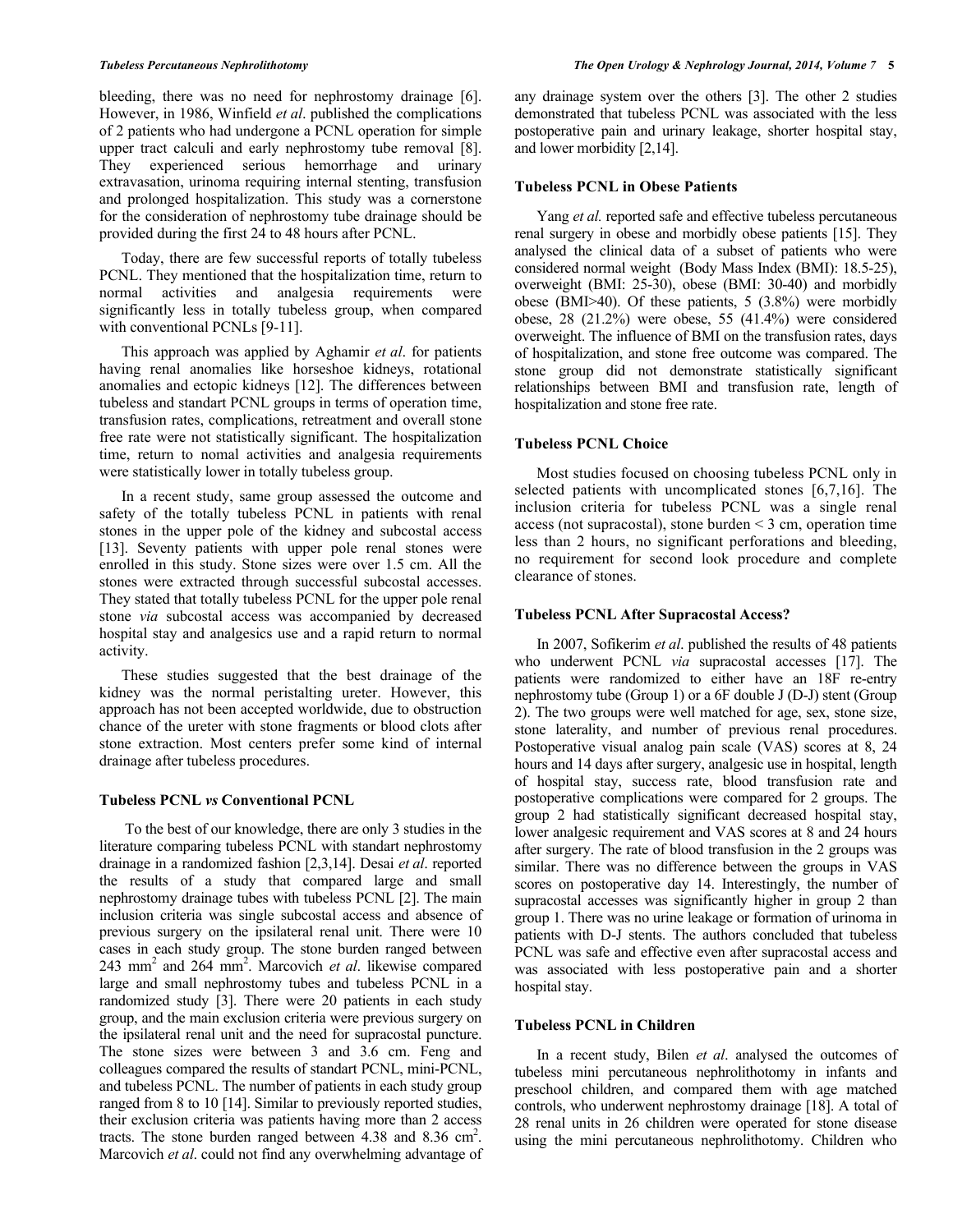were stone free and had a clear nephrostomy tract were inserted ureteral catheters. Those with residual stones or bleeding from the nephrostomy tract underwent nephrostomy drainage. Both groups were compared in terms of patient and stone characteristics, post operative findings. They found that surgery and fluoroscopy times were shorter in the tubeless group. Complication rates were higher and hospital stay was longer in the nephrostomy group. Tubeless group had a 91.6% stone free rate, whereas nephrostomy group had a rate of 78.5%. According to the results, they concluded that tubeless percutaneous nephrolithotomy could be a safe option for selected children with renal stone disease. Patient selection like low stone volume and infection free stones that were removed completely without bleeding was the most important factor for safety and success of the procedure.

Salem and colleagues assessed the effectiveness of tubeless PCNL in 20 children with an average age of 7.5 years [19]. There was no significant bleeding intra or postoperatively. They concluded that tubeless PCNL had the advantages of lower hospital stay and pain, when compared with a group of 10 children having similar characteristics with nephrostomy drainage.

#### **Tubeless PCNL in Obese Patients**

Yang *et al*. reported safe and effective tubeless percutaneous renal surgery in obese and morbidly obese patients [15]. They analysed the clinical data of a subset of patients who were considered normal weight (Body Mass Index (BMI): 18.5-25), overweight (BMI: 25-30), obese (BMI: 30-40) and morbidly obese (BMI>40). Of these patients, 5 (3.8%) were morbidly obese, 28 (21.2%) were obese, 55 (41.4%) were considered overweight. The influence of BMI on the transfusion rates, days of hospitalization, and stone free outcome was compared. The stone group did not demonstrate statistically significant relationships between BMI and transfusion rate, length of hospitalization and stone free rate.

## **Tubeless PCNL with Previous Open Surgery**

Shah *et al*. published the results of 25 patiens with a history of ipsilateral open surgery who underwent tubeless PCNL [20]. Their exclusion criteria was cases requiring more than 2 accesses, significant bleeding, and a significant residual stone burden that required a second look PCNL. The perioperative outcome of these patients was retrospectively compared with same number of patients having conventional PCNL with previous open renal surgery. They found that tubeless group required less analgesics and had a 10 hour earlier discharge. They concluded that this technique was safe and had the advantages even in cases with a history of open renal surgery.

# **Safety of Tubeless PCNL in Patients with Hemorrhagic Diatesis**

Jou and colleagues reported their experience of performing tubeless PCNL in patients with cirrhosis and on antiplatelet therapy [21]. At the end of the procedure, all the bleeding points were cauterized through renal access for hemostasis. There were 16 patients having antiplatelet therapy, and 6 were cirrhotic. The average hospital stay was 3.8 days and the stone free rate was 87.5%. There was no uncontrolled hemorrhage during and after

the operation, only one patient required blood transfusion postoperatively. No patient experienced any thromboembolic complications. Finally, they suggested that with careful hemostasis, tubeless PCNL procedure can be applied to patients having bleeding tendency.

#### **Tubeless PCNL in Patients with Staghorn Calculi**

The feasibility of tubeless PCNL was investigated in a very recent study from Korea [22]. The aim of the study was to investigate and compare the outcomes of conventional PCNL and tubeless PCNL in patients with staghorn calculi. The study had a retrospective nature and included a period of 9 years. A total of 165 patients were enrolled in the study. Conventional approach was preferred for 106 patients and tubeless for 59. There were not any significant differences between two groups in terms of sex, age, BMI, stone laterality. The mean stone burden of conventional and tubeless approach was 633.6±667.4 mm² and 529.9±362.8 mm², respectively. They revealed a stone free rate of 78% in patients who underwent tubeless PCNL; but this value was 69.8% in patients who underwent conventional approach. This difference was not statistically significant. The interesting point was that when the complications like fever, bleeding, infection between 2 groups were compared, no significant differences were encountered. They concluded that tubeless PCNL in patients with staghorn calculi had the same outcomes of conventional approach and could be preferred in this patient population. For prevention of hemorrhage, the investigators placed 2 pieces of Cutanplast (Mascia Brunelli, Italy) *via* the nephrostomy tract at the end of tubeless procedures.

### **The Usage of Hemostatic Agents in Tubeless PCNL**

The outcomes and efficacy of autologous fibrin sealant usage in tubeless PCNL was investigated in a study [23]. The investigation was a prospective study and included 43 patients who underwent tubeless PCNL. The autologous fibrin sealant was used in 15 patients and the other 28 was not. The peroperative parameters like mean stone burden, sex, age, laterality were statistically insignificant. The mean postoperative hemoglobin value of patients with autologous fibrin sealant was 12.93±1.43 gr/dl and same value was 12.54±1.55 gr/dl for patients without the sealant. The only statistically significant difference between two groups was mean catheter duration. The mean catheter duration of patients with fibrin sealant was statistically lower than the others. They concluded that autologous fibrin sealant did not affect the outcomes of tubeless PCNL; but its use in PCNL was safe.

The usage of a new antihemostatic agent called as Ankaferd Blood Stopper™ (ABS) was investigated in a recent study [24]. The study was prospective and included 90 patients. There were 2 groups, group 1 involved the patients in whom ABS was used and the other not. Mean age, stone size, access number, serum creatinine change, operation time, renal thickness, VAS score and hospitalization time were not statistically different between 2 groups. Albeit the nephroscope time was longer in ABS group, hemoglobin decrease and urine clarity time were statistically lower when compared with the other group. Hemoglobin decrease was 1.40±1.04 gr/dl in ABS group; but this value was  $1.84 \pm 1.15$  gr/dl in control group (p=0.034). The urine clarity of ABS and control group was 9.60±5.50 hours and